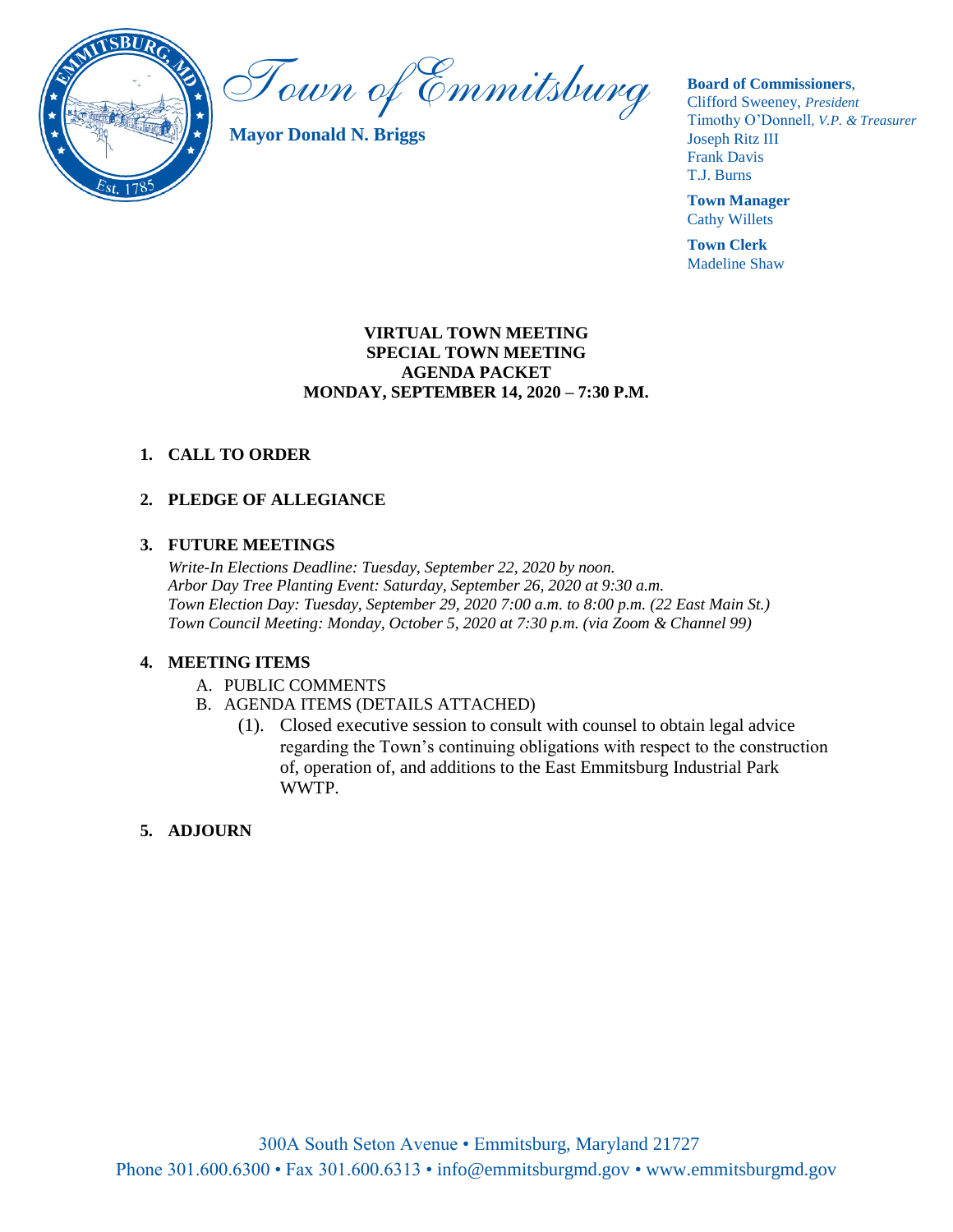# **ZOOM MEETING ACCESS INFORMATION:**

Topic: September 14, 2020 Town Meeting Time: Sep 14, 2020 07:30 PM Eastern Time (US and Canada)

**Join Zoom Meeting:** <https://us02web.zoom.us/j/88391057309>

Meeting ID: 883 9105 7309 Passcode: 726368 One tap mobile: +1 301 715 8592 US (Germantown) Find your local number: https://us02web.zoom.us/u/kbJBXE8HVC

The town meeting will begin at 7:30 p.m. If you would like to speak during public comment you must sign-up to speak BEFORE 7:30 p.m. Sign-up to speak by emailing your name, address and topic you'd like to speak on to zgulden@emmitsburgmd.gov or calling (301) 600-6300. This meeting will only be open until the conclusion of public comment. Afterwards, the meeting will be closed to the public.